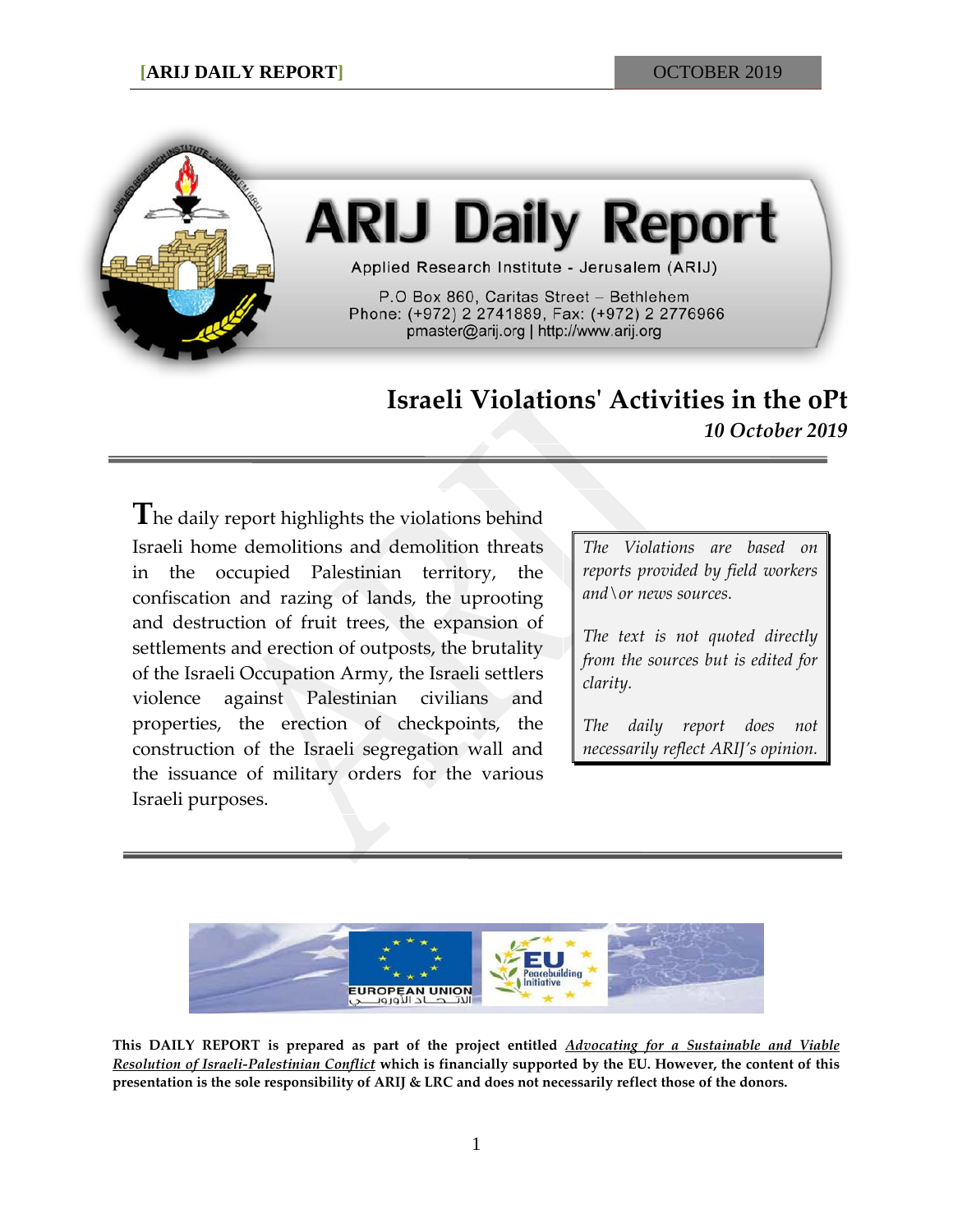### **Brutality of the Israeli Occupation Army**

- Several army jeeps invaded Khallet Makhoul community, in the Northern Plains of the West Bank, and photographed the homes and structures. It is worth mentioning that the village is subject to frequent invasions and violations, and many of its homes and structures were demolished several times; most recently two years ago. (IMEMC 10 October 2019)
- Israeli police officers invaded Bab ar-Rahma Mosque, in the Al-0Aqsa Mosque Compound in occupied East Jerusalem and confiscated wooden dividers. The officers attacked many Palestinians and threatened to detain and imprison them if they do not leave the holy site. Officers also chased and attempted to detain Palestinians, who were using their smart phones to capture the invasions on video. (IMEMC 10 October 2019)

#### **Israeli Arrests**

- The Israeli Occupation Army (IOA) invaded Doura town, south of Hebron, before storming and ransacking several homes, and detained three Palestinians. The detained Palestinians were identified as Ahmad Ishaq Abu Hashhash, Bara' Ismael al-Masalma, and Eyad Raed al-Masalma. (IMEMC 10 October 2019)
- The Israeli Occupation Army (IOA) invaded the Eastern Neighborhood in Jenin city, and detained Sultan Kamal Sa'adi, after storming his home and searching it. (IMEMC 10 October 2019)
- The Ofer military court sentenced Palestinian prisoner Ra'ed Badwan, from the village of Biddu in Occupied Jerusalem, to 18 years in jail and ordered him to pay a 500,000 shekel penalty. Prisoner Badwan has been in detention since August 6, 2015 and has attended over 56 court sessions since then. He suffered from multiple injuries when Israeli Occupation Army (IOA) showered his cars with bullets on allegations of his attempt to carry out a car-ramming attack on Road 60 in northern Ramallah. As a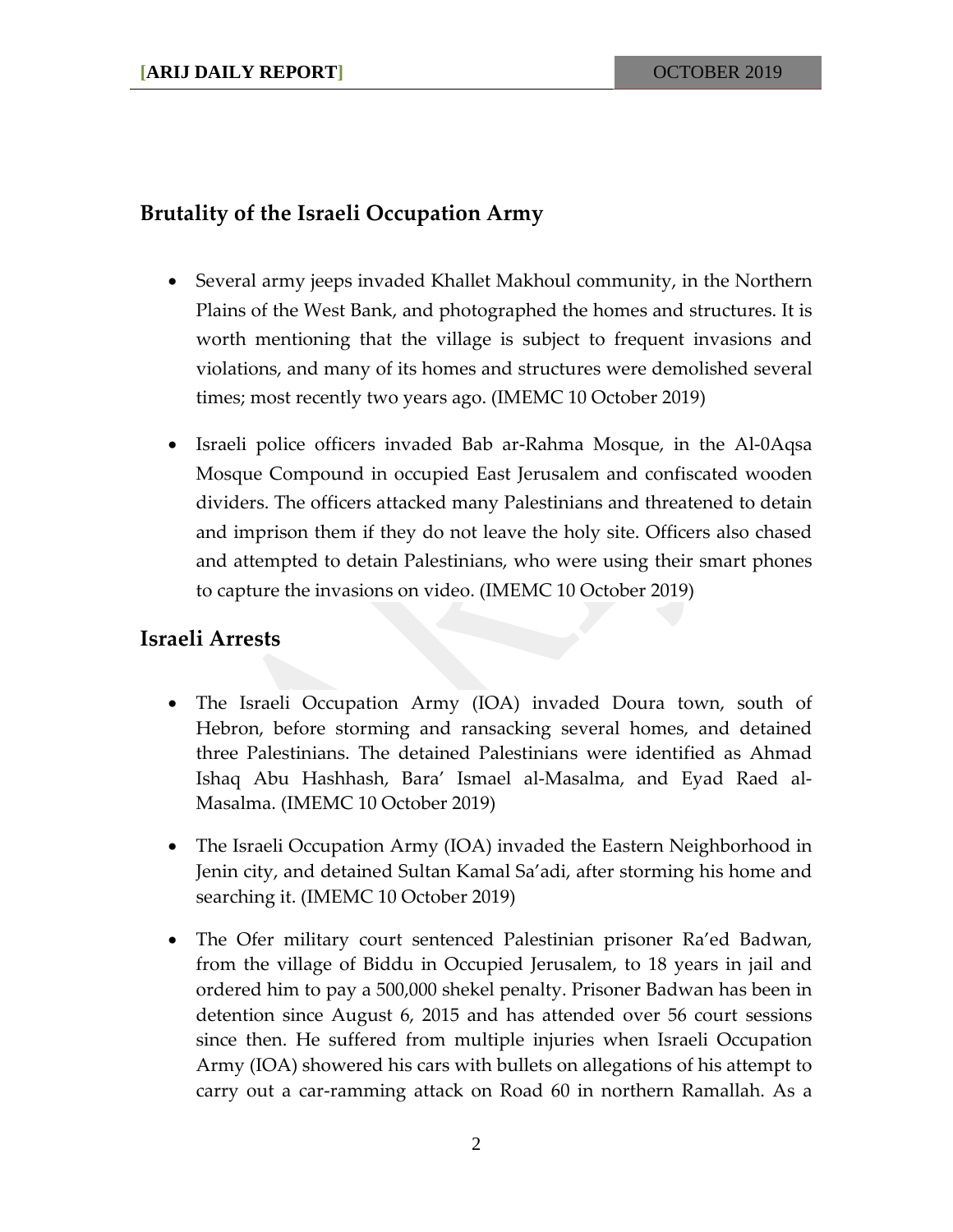result, 12 bullets penetrated different parts of his body and doctors managed to remove only six bullets. (PALINFO 10 October 2019)

#### **Israeli Settler Violence**

- The Israeli Occupation Army (IOA) and police officers, accompanied dozens of settlers into the al-Aqsa Mosque compound, after forcing the Palestinian away, and conducted provocative tours. (IMEMC 10 October 2019)
- An Israeli settler, driving at high speed, rammed a young Palestinian woman near the al-'Arroub refugee camp, north of the southern West Bank city of Hebron. The incident took place on the Jerusalem-Hebron Road, in the section near the al-'Arroub refugee camp. (IMEMC 10 October 2019)
- Israeli settlers seized a water spring in Ein el-Hilweh in the northern Jordan Valley. Settlers seized the water spring and then immediately started restoration work on it. They also prevented people from watering their crops from the spring, which they have been doing to decades. (WAFA 10 October 2019)

#### **Home Demolition & Demolition threats**

- The Israeli Occupation Army (IOA) handed a halt on construction order against a structure in Homsa in the Jordan Valley. (WAFA 10 October 2019)
- The Israeli Occupation Army (IOA) informed Khaled Mashhour of their intention to demolish his residential tent, where he lives along with his family, in addition to informing Mohammad al-Hathalin of their intention to demolish his shed. (IMEMC 10 October 2019)
- In occupied Jerusalem, the Israeli Occupation Army (IOA) invaded the al-Mintar area, in the Sawahra village, east of the city, and informed the residents of their intention to remove two protest tents, which were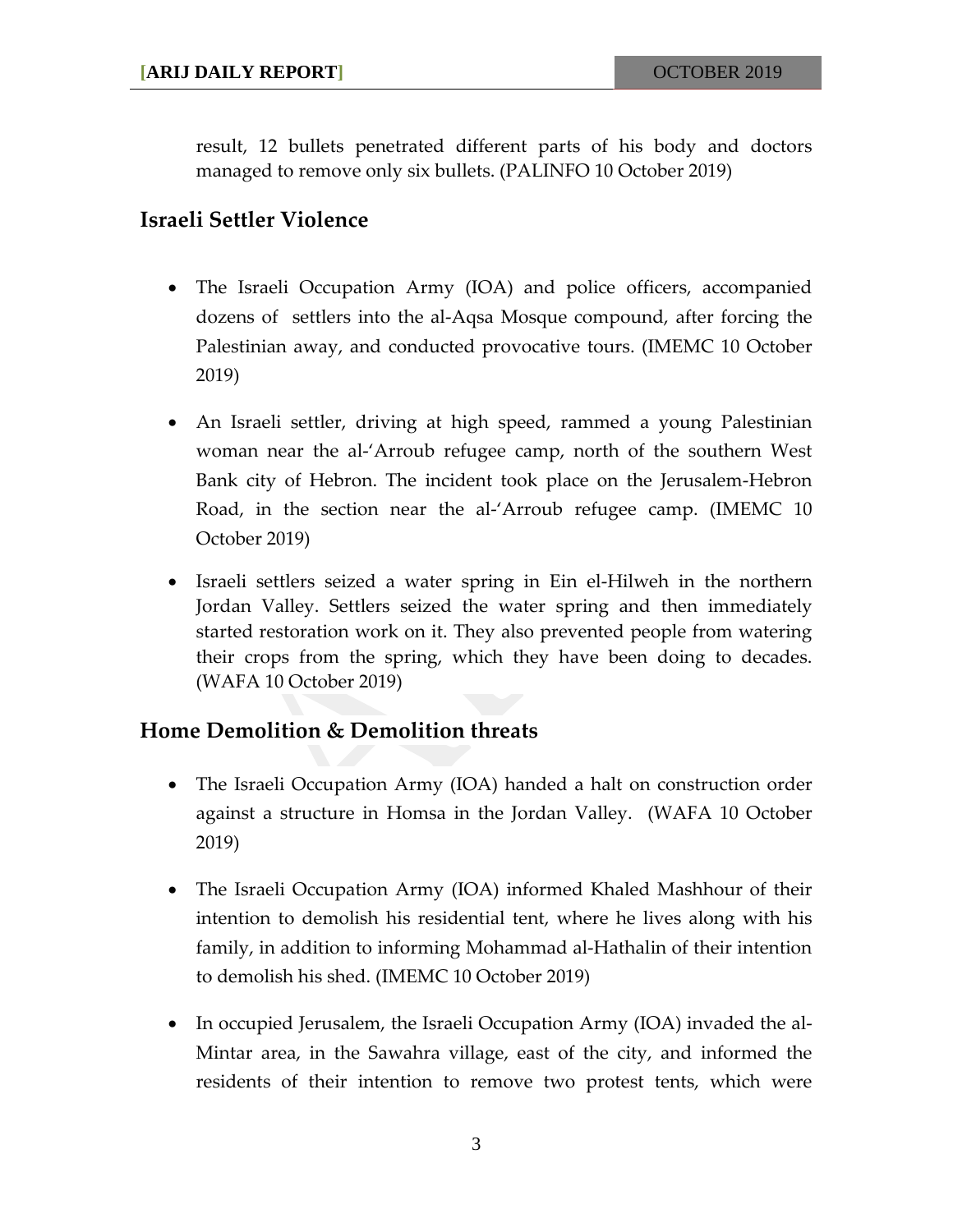installed by the locals who were protesting a new illegal Israeli colonialist outpost on their land. (IMEMC 10 October 2019)

- The Israeli Occupation Army (IOA) invaded Khirbat ad-Daqeeqa small community, east of Yatta town, south of the southern West Bank city of Hebron, and demolished several residential sheds, in addition to confiscating solar panels. The IOA demolished many residential sheds and structures in Shu'ab al-Haratheen area in the ad-Daqeeqa community. The IOA also confiscated solar panels, used for generating electricity by Jamil Mahmoud Najajra, and his son Mahmoud. (IMEMC 10 October 2019)
- The Israeli Occupation Army (IOA) demolished two Palestinian homes in Kisan village, east of the West Bank city of Bethlehem, south of occupied East Jerusalem in the West Bank. Many army vehicles, including bulldozers, invaded the village and demolished two homes. One of the demolished homes was 150 square meters, and was owned by Ayman Yacoub Ghazal along with his family of four. The second home, 120 square meters, was under construction, and was owned by Ayman's brother, Amjad. Twenty days ago, the army handed the family demolition orders targeting their homes, under the pretext of not being licensed by the so-called "Civil Administration Office," the administrative branch of Israel's illegal military occupation. The properties received the needed permits from the Local Council in the village. Many Palestinians protested the invasion and demolitions, and the IOA fired a barrage of gas bombs, concussion grenades, and rubber-coated steel bullets, causing many, especially children on their way to school, to suffer the effects of teargas inhalation. (IMEMC 10 October 2019)
- Israeli occupation authorities (IOA) issued demolition orders against two tents and a shed in al-Muntar area of al-Sawahreh, to the east of occupied Jerusalem. The IOA raided the area and handed the order to remove a tent set up by activists to protest the construction of an Israeli settlement outpost planned in the same area. Another resident of al-Muntar was told by the Israeli army that the tent he has set up as a residence for his family